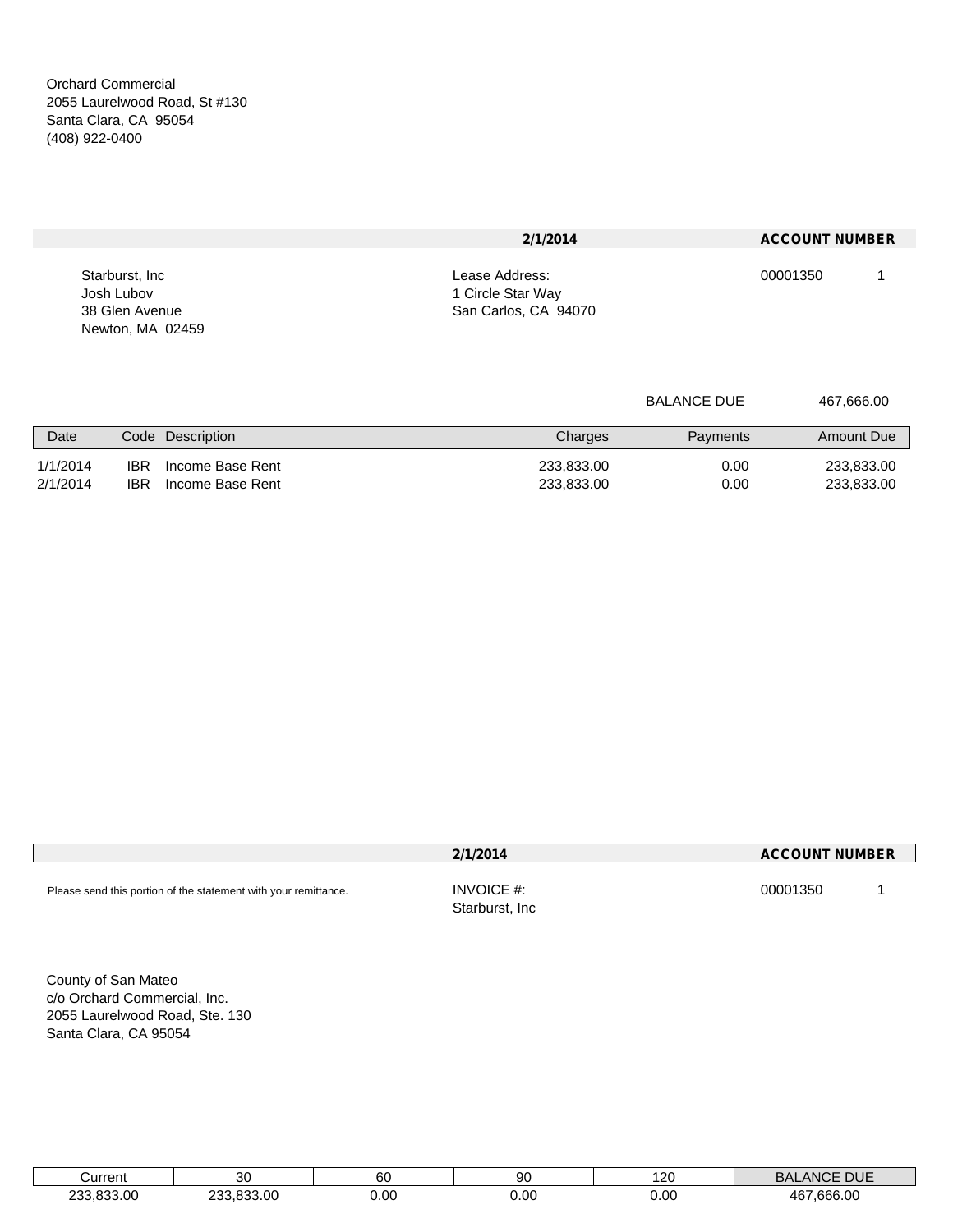|                  | 2/1/2014             | <b>ACCOUNT NUMBER</b> |
|------------------|----------------------|-----------------------|
| Softbank Capital | Lease Address:       | 00001473              |
| 38 Glen Ave.     | Two Circle Star Way  |                       |
| Newton, MA 02459 | San Carlos, CA 94070 |                       |

| <b>BALANCE DUE</b> | 477,958.40 |
|--------------------|------------|
|                    |            |

| Date                 | <b>Description</b><br>Code                                       | Charges                  | Payments     | Amount Due               |
|----------------------|------------------------------------------------------------------|--------------------------|--------------|--------------------------|
| 1/1/2014<br>2/1/2014 | <b>IBR</b><br>Income Base Rent<br><b>IBR</b><br>Income Base Rent | 238,979.20<br>238,979.20 | 0.00<br>0.00 | 238,979.20<br>238,979.20 |

|                                                                 | 2/1/2014                          | <b>ACCOUNT NUMBER</b> |
|-----------------------------------------------------------------|-----------------------------------|-----------------------|
| Please send this portion of the statement with your remittance. | INVOICE $#$ :<br>Softbank Capital | 00001473              |

County of San Mateo c/o Orchard Commercial, Inc. 2055 Laurelwood Road, Ste. 130 Santa Clara, CA 95054

| ∖urrent<br>الباب     |                           | 60        | 90   | 20)  | P11<br>ANU<br>DUE<br>יוכ<br>$\cdot$ . |
|----------------------|---------------------------|-----------|------|------|---------------------------------------|
| 070<br>$\sim$<br>238 | 979.20<br>າາເ<br>$\cdots$ | 0.00<br>. | 0.00 | 0.00 | $\sim$ $\sim$ $\sim$<br>4<br>unx      |